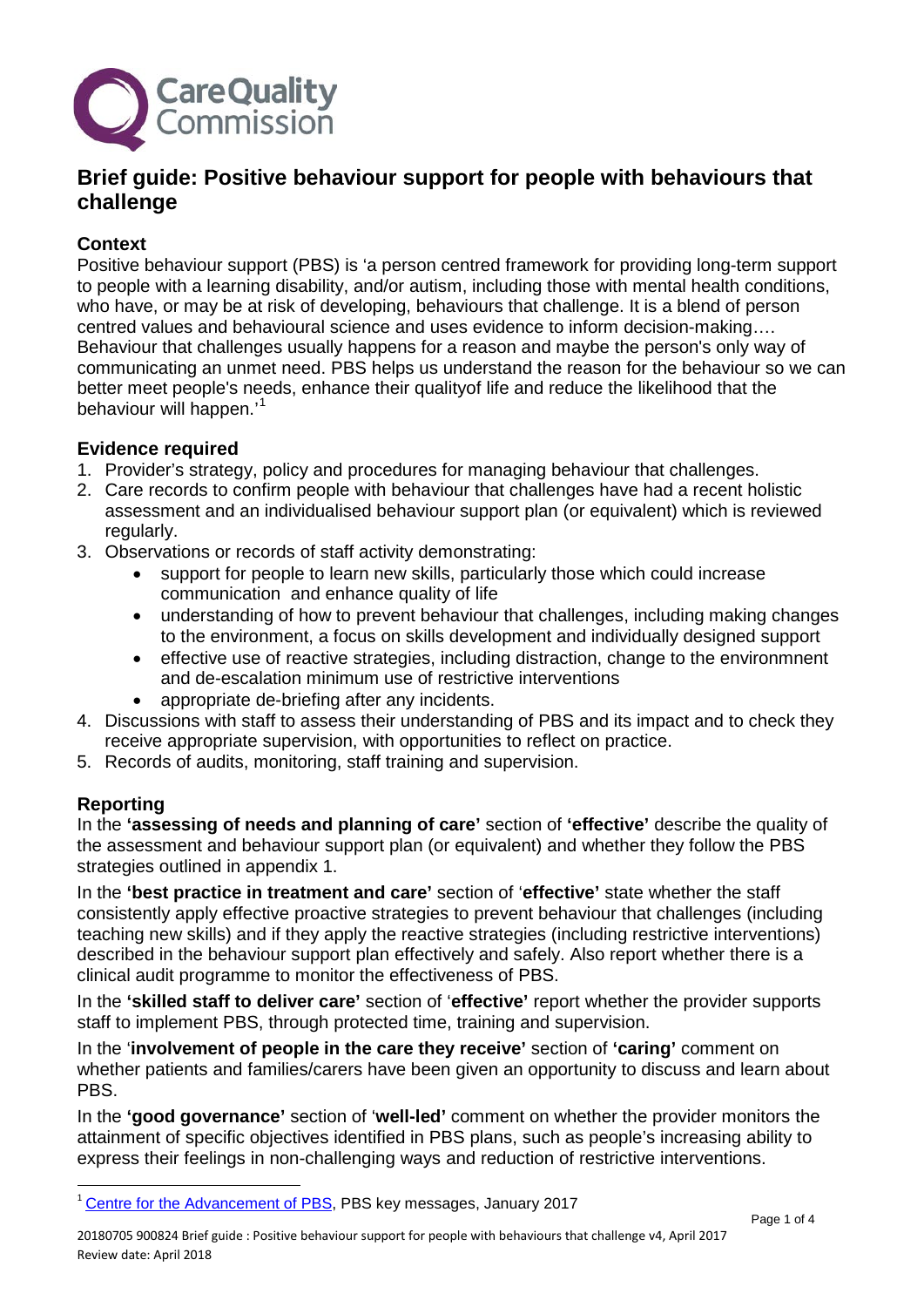## **Policy position**

All providers must take account of the Department of Health's guidance.<sup>[2](#page-1-0)</sup> This states that services that support people whose needs and histories mean they are likely present with behaviours that challenge should use 'recovery-based approaches and delivery of care in accordance with the principles of positive behavioural support'. This applies to all services that work with people with learning disabilities or autism who present with behaviour that challenges, as well as services for people who are elderly and confused who may become agitated. Providers should also act in line with NICE Guideline  $10<sup>3</sup>$  $10<sup>3</sup>$  $10<sup>3</sup>$  and adopt this framework to anticipate and reduce violence and aggression and the use of restrictive interventions.

CQC's position for the purpose of its inspections is that:

- Staff should have made a recent assessment of the person's behaviour and created a behaviour support plan (or equivalent) and those making assessments should be adequately trained and supervised.
- Assessments should be individualised and holistic, and include a functional assessment of behaviour.
- Staff should be trained to avoid or minimise restrictive interventions, and in de-escalation techniques.
- The behaviour support plan (or equivalent) should state in detail all the interventions to change behaviour pro-actively and to manage behaviour reactively.
- The behaviour support plan (or equivalent) should include effective monitoring of behaviour and use the data gathered to aid its continued development.
- Providers should have a transparent policy on the use of restrictive interventions, with an overarching restrictive intervention reduction programme.
- Where there are any incidents of physical restraint, the multidisciplinary team should conduct an immediate post-incident debrief, monitor and respond to ongoing risks, and contribute to internal and external reviews.

In addition, chapter 26 of the Mental Health Act Code of Practice<sup>[4](#page-1-2)</sup> provides statutory guidance relevant for all patients receiving treatment for a mental disorder in a hospital and who are liable to present with behavioural disturbances, regardless of their detention status. Providers should comply with the requirements of that guidance when managing challenging or disturbed behaviour.

## **Link to regulations**

 $\overline{a}$ 

CQC should take action under:

- **Regulation 9** when staff have not implemented effective behavioural support plans.
- **Regulation 12** when staff have not assessed or managed the challenging behaviour effectively.
- **Regulation 13** when staff have not taken reasonable steps to use the least-restrictive strategies to manage challenging behaviour.
- **Regulation 17** when the provider has not audited and monitored the number of challenging behaviour incidents or other PBS plan outcomes.
- **Regulation 18** when staff are not suitably competent or skilled in PBS or supervised by people with the necessary experience.

<span id="page-1-0"></span><sup>&</sup>lt;sup>2</sup> Department of Health, *Positive and Proactive Care: reducing the need for restrictive interventions, 2014*  $^3$  [NICE Guideline 10](https://www.nice.org.uk/guidance/ng10?unlid=97967337201659173037) Violence and aggression: short-term management in mental health, health and community

<span id="page-1-1"></span>settings, 2015

<span id="page-1-2"></span><sup>4</sup> [Mental Health Act Code of Practice,](https://www.gov.uk/government/publications/code-of-practice-mental-health-act-1983) 2015 - Chapter 26 Safe and therapeutic responses to disturbed behaviour, pages 281 – 314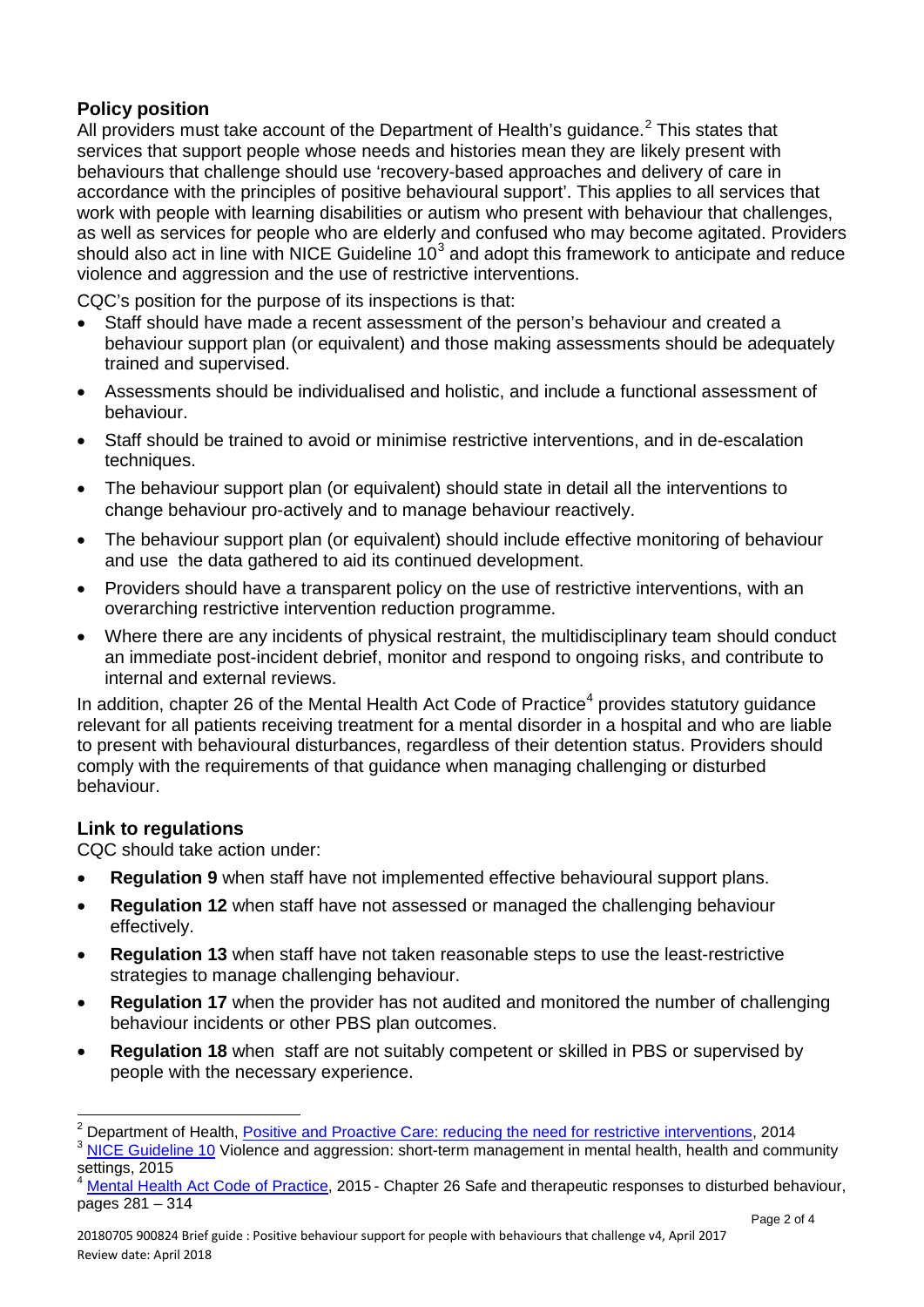### **Appendix 1**

#### **Case Study Example**

P can become anxious when there is a lot of noise or when there are a lot of people he doesn't know around him. His level of anxiety worsens when he has not slept well. It is also worse when the symptoms of psychotic disorder are worse. He feels better when he can have some time to himself. He has limited ability to communicate how he feels and what helps him feel less anxious. When the ward is noisy and there are too many people around, he usually tries to avoid too much stress by sitting by himself.

When he gets more anxious, often because other patients become more noisy or approach him, he starts to shout and will tip over furniture. This usually results in staff coming over to him and telling him to calm down. P finds this adds to his distress. He then tries to make staff go away by pushing them. Staff then usually remove him from the environment to the seclusion room, where he calms down. One hypothesis is that he behaves in this way in order to communicate his need to be in a quiet place.

#### **Case Study Analysis**

PBS is a framework used to understand the meaning of behaviour for an individual and the context in which the behaviours occur. This understanding assists people by:

- designing more supportive environments; and
- supporting individuals in developing skills that will improve their quality of life.

An individualised assessment and behaviour support plan (which may be integrated into a care plan in some services) for P would start with an assessment of his behaviour and what it seems to achieve for him. It is helpful to involve people who know the person well.

The functional assessment should consider:

- the person's history
- what happens immediately before the behaviour starts (antecedents) and what happens as a result of it (consequences)
- physical health
- mental health
- the broader social environment
- communication and social skills.

The information gathered should enable the assessor to form an idea about the factors influencing the person's behaviour. In P's case they might conclude that P is sensitive to the demands placed on him by noise and people and dislikes the way that staff interact with him when he is very upset.

P's behaviour support plan should note that a busy environment, lack of sleep, P's level of anxiety and the intensity of his psychotic disorder affect P's behaviour. It should identify the skills that might help him to cope better, such as communication of feelings. In particular, the plan should guide staff so they can teach P skills to improve his independence, manage his anxiety and the symptoms of psychosis. It should also detail any adjustments that need to be made, for example, provision of noise cancelling headphones or an earlier bed time or routinely alerting him when things are about to get busy. These are called **primary or proactive strategies**.